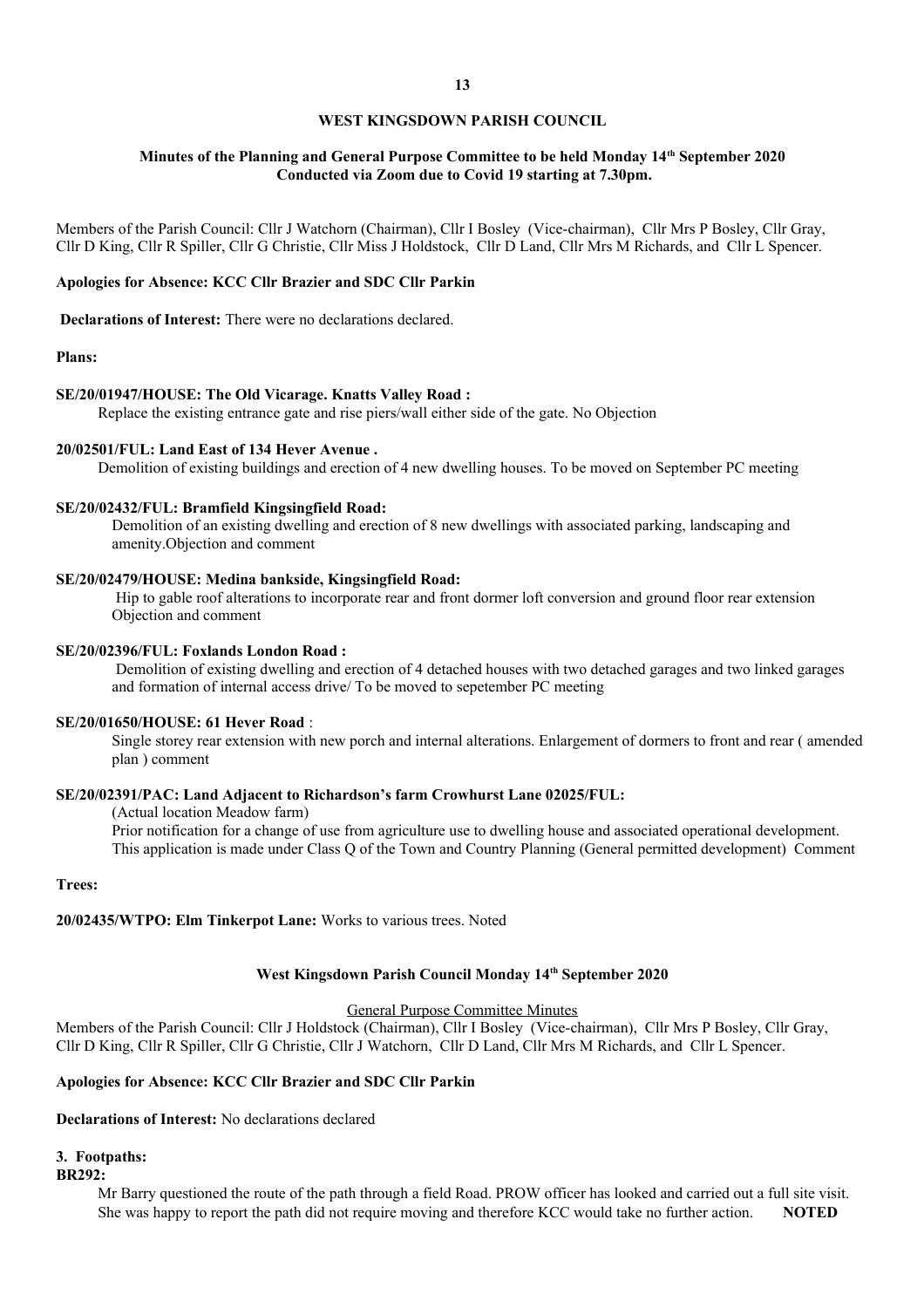## **4. Correspondence:**

# **A. Recreation ground Hever Avenue**

Members considered the opening of the recreation Ground in Hever Avenue it was agreed the wording of a notice and to close at 5pm each day. This was proposed by Cllr P Bosley and seconded by Cllr Watchorn. **ALL IN FAVOUR**

# **B. Tennis Courts:**

Awaiting price to remark the lines as agreed at August GP meeting. Members discussed it nay be beneficial to wait until **spring of next year but agreed to get the quote and then discuss further**  $ALL$  **IN FAVOUR** 

# **C. Christmas lights:**

Following discussion last month regarding lights the Clerk has made contact with a lighting company based in Farningham who are going to quote for a string of lights, controlled by a timer along the lamppost outside the shops. Thi wold be deferred to September PC meeting on 23rd

# **D. Dartford and Gravesham NHS Trust AGM**

An invitation had been received to attend the Dart and Gravesham AGM to be held on  $24<sup>th</sup>$  September at 1pm this will be an online AGM due to Covid restrictions. **RECEIVED** 

## **Bench:**

The bench is ready with wheels on it to make it easier for the Co op staff to move it in to the store at night. The bench was purchased following a donation form the solicitors of a deceased residents and a plaque will be attached to the bench in memory. Cllr P Bosley has been liaising with the Co op Manager. It was hoped to have a small presentation when the bench is installed **AGREED** 

# **Skate park:**

The skate park resurfacing has been completed. The boards on the top had rotted and were not able to be used as a liner under the top sheets. The Clerk will ask David Diboll to treat the wood before winter weather arrives. **RECEIVED**

## **Affordable Housing**

As there has been a lot of movement during lockdown this is the summary this is a summary of Maws Meadow with personal names taken out for GDPR compliance

No, 5 offered accepted part rent part buy

N0.8 moved to larger home - lived at no 11

No. 9 Empty following a swop internally on Maws Meadow should have been a swop with no.12

No.10 awaiting final checks to part rent part buy

No. 11.??

No.12, Moved in was at no.9

No 15. Exchanged from out of Village, His sister lived at the address prior to current occupant

No. 18 I have been approached by no.18 desperate for a 3 bed she has three children and needs a larger place her children are a1l daughter 9 ( 10 in December ) then two boys one 4 and a 2 year old (3 in November )

The Clerk has asked Orbit and SDC housing officer for a full list. It was also suggested that no 18 may have the opportunity to relocate to no. 9 Orbit would manage the affordability assessment **NOTED** 

## **Clerk**

The pension scheme has been confirmed by KCC to freeze the employers and employees rates therefore they will receive the same. NALC ( National Association of Local Councils have made a small increase to the Scales, which Parish Implemented but to be back paid to April 2020 this will be reflected in September payroll. Members **NOTED.**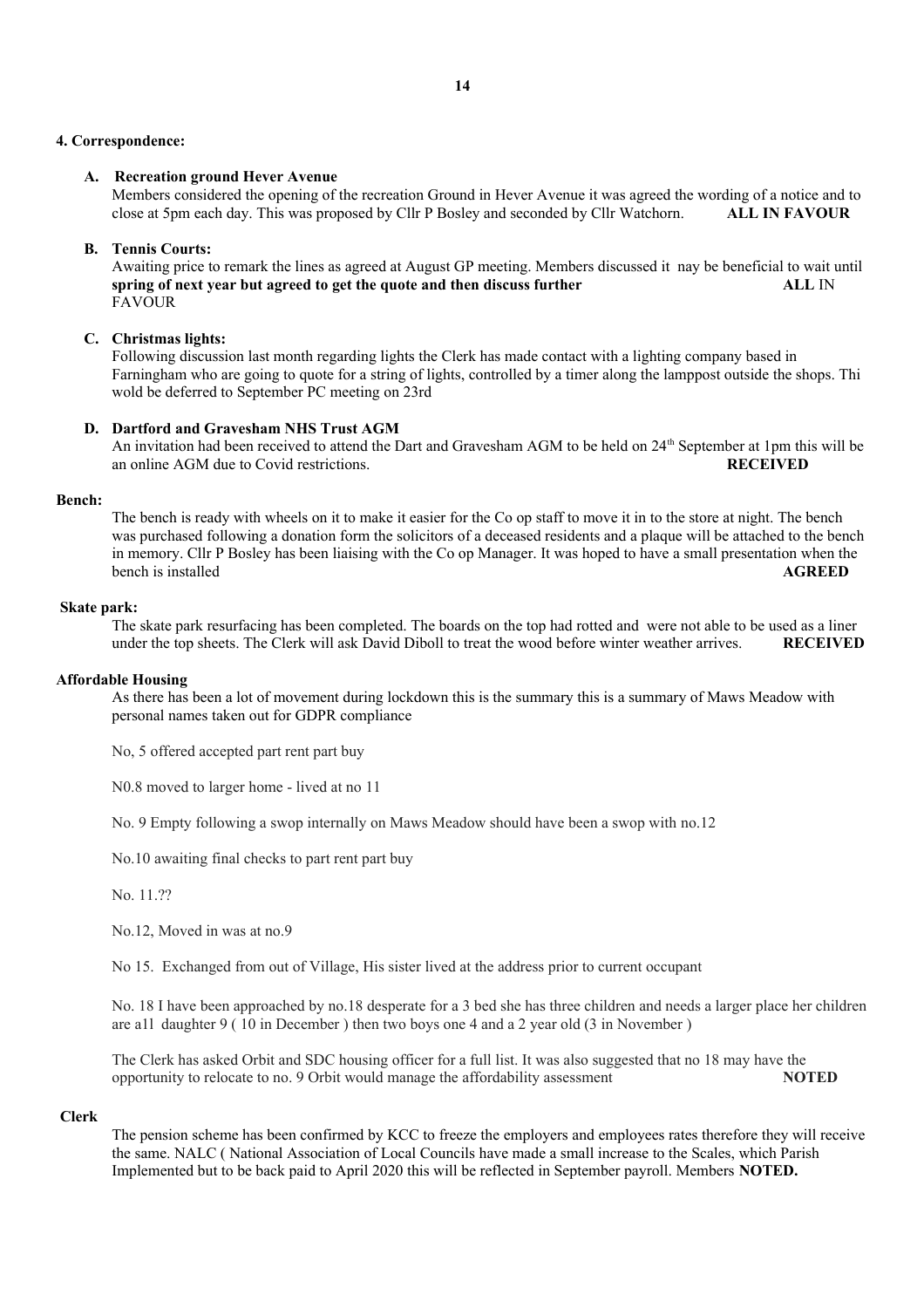## **Office opening.**

Since lockdown the Clerk has been working from home, visiting the office for papers and essential documents not accessed online. This has worked well and refuse bags have been available to residents throughout the closure. The Clerk has emailed all local Parish Offices to ask their village arrangements and taking those replies into consideration. Many of the replies are that they remain closed and no date to be opening soon. There are a couple that have reduced their hours 1. In the office and

2. When public can attend, generally public limited to half window or only on an appointment basis.

Changes to the lockdown and potential more changes could affect the decision to open the office. After discussion regarding various options it was agreed that the system was currently working and that it should remain as such particularly in light of recent covid restrictions and review at September PC. **AGREED** 

# **Annual Leave**

The Clerk carried over 5 days and was going to be used first week of new year allowance in April 2020 however this trip was cancelled at beginning of lockdown

 $2020/21$  leave is 22 days + 2 stat days and 3 days after 5 years' service = total 27 days plus the 5 years carried over from 2019/20 TOTAL 32 days NO leave taken to date as life this year with Covid has been rather different. **NOTED** 

#### **Burial Ground:**

A pre planning meeting took place on 24th August with the planner and tree officer from SDC and Cllr I Bosley Cllr P Bosley and the clerk attended a zoom meeting. We are now waiting for SDC to confirm if they can meet on site for face to face discussions. No date has been set. **RECEIVED**

#### **Library changes to entrance and creation of new path.**

## AUGUST GP

The council agreed before lockdown to change the lay out of the entrance for pedestrians coming into the car park at the Gamecock a quote has been received for this work/alterations and also for the filling of a large pot hole near the entrance. Quote for new path from C Luke

**E**xcavate all soil and small part of hedge row and take away.

Supply and lay edging curbs to each side , +2 wooden post where the Hedge row is to stop vehicles driving through.

Supply and lay Hardcore and compact with a heavy vibrating roller.

supply and lay a type one stone and compact with a heavy vibrating roller.

supply and lay a wearing course tarmac and compact with a heavy vibrating roller.

leave site clean and tidy.

### **For the sum of £1,850+vat.**

Following discussions that took place at the august GP and agreed that a site meeting would be best. Cllr I Bosley , the clerk met with the Contractor Mr Luke to discuss alternatives to the original pedestrian path, we are awaiting a quote to widen the entrance to the Gamecock Car park.

No quote has been received to date for alternative layout this would be deferred to September Full Council on  $23<sup>rd</sup>$ 

## **NOTED**

## **44 Millfield Road:**

Following a residents concerns regarding the large trees near to her property a quote has been obtained for Members consideration.

Three trees against the rear fence of 44 Millfield. Reduce height to vicinity of previous reduction. Remove overhang to the garden adjacent. Trees are subject to TPO 4/1980 £850.00 TPO Tree Preservation Order 4/1980 Permission must be gained.

Client can do the TPO application for free or SL TreeCare Ltd can apply for a fee of £45+vat. . £45.00 Total Value: £895.00 Vat(20%): £179.00 Total Inc Vat: £1,074.00

Following the above item at August GP Cllr Watchorn and David Diboll have visited the site and report

The trees are not against the fence.

The ones nearest to the fence are in good health. There is no need for any work on them at the moment. To thin them